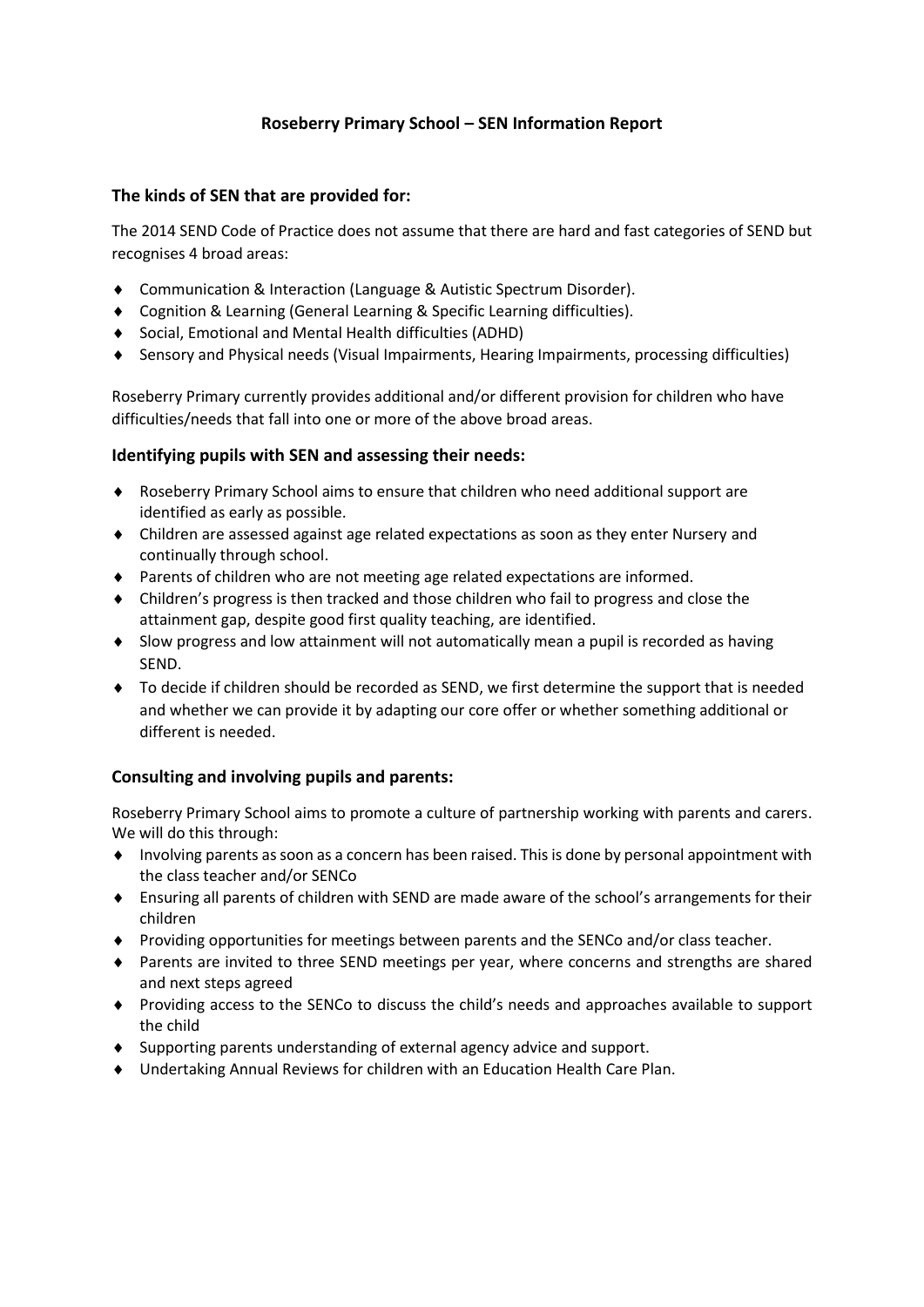# **Assessing and reviewing pupils' progress towards outcomes:**

- Children's progress is continually tracked and those children who fail to progress despite good first quality teaching are identified and appropriate interventions/strategies are put in place.
- Identified children are discussed in detail at termly pupil progress meetings between the class teacher and the Senior Leadership Team which includes the SENCo.
- Children's parents are invited to meet with the teacher and/or SENCo termly to discuss progress both at home and at school. This meeting is additional to Parents Evening.
- ◆ B Squared is used to assess children who make very small steps of progress.
- Children with an EHCP will be assessed against the targets set in section F of their plan along with any other appropriate school or specialist assessments.
- Strategies and approached used are continually reviewed and changed if they are not impacting a child's progress.
- ◆ Pupil Voice is gathered termly and shared at parent SEND meetings.

In Roseberry Primary School we encourage pupils to participate in their learning by:

- Involving children in their own target setting and in identifying teaching and learning strategies that work for them. Children also evaluate their own success during termly reviews of their progress.
- Where appropriate, incorporating their views in every aspect of their education.
- **Encouraging independence.**

# **Supporting pupils moving between phases:**

- We endeavour to ensure that all transfers between schools are planned, monitored and supported to ensure successful outcomes for children.
- All information is shared with the children's next setting.
- All children take part in induction days and where appropriate arrangements for extended transition periods will be made.
- We endeavour to collaborate with all other support services and agencies involved with the child and with parents and where appropriate make joint planning arrangements.
- When moving between phases within school, children with SEND are given extended transition and additional time with their new class teacher if needed. If appropriate, photographs of their new class environment and team, may be provided to support the children when returning after a school break.

# **Our approach to teaching pupils with SEN:**

Roseberry Primary School arranges the additional and different provision required to enable children to make progress. The provision made for the child will be included on their class diversity map.

The child's parents/carers will be consulted and school endeavours to work in partnership with parents/carer and the child to provide the support that they need to progress and reach their full potential.

Class teachers are aware that they are accountable for the progress of all the children in their class and understand that first quality teaching, which may be differentiated for individual pupils, is the first step in responding to pupils with SEND.

The following are examples of interventions that take place at Roseberry:

| Numicon support         | Movement group     | Buddy system               | Speech and Language (TA)               |
|-------------------------|--------------------|----------------------------|----------------------------------------|
| <b>Phonics</b>          | Fine motor support | Nurture Group              | <b>Early Talk Boost and Talk Boost</b> |
| <b>Reading Recovery</b> | Pre-teaching       | <b>Behaviour Contracts</b> | Teacher/TA led reactive intervention   |
| <b>Reading Plus</b>     | Post-teaching      | Social stories             | In class personalised provision        |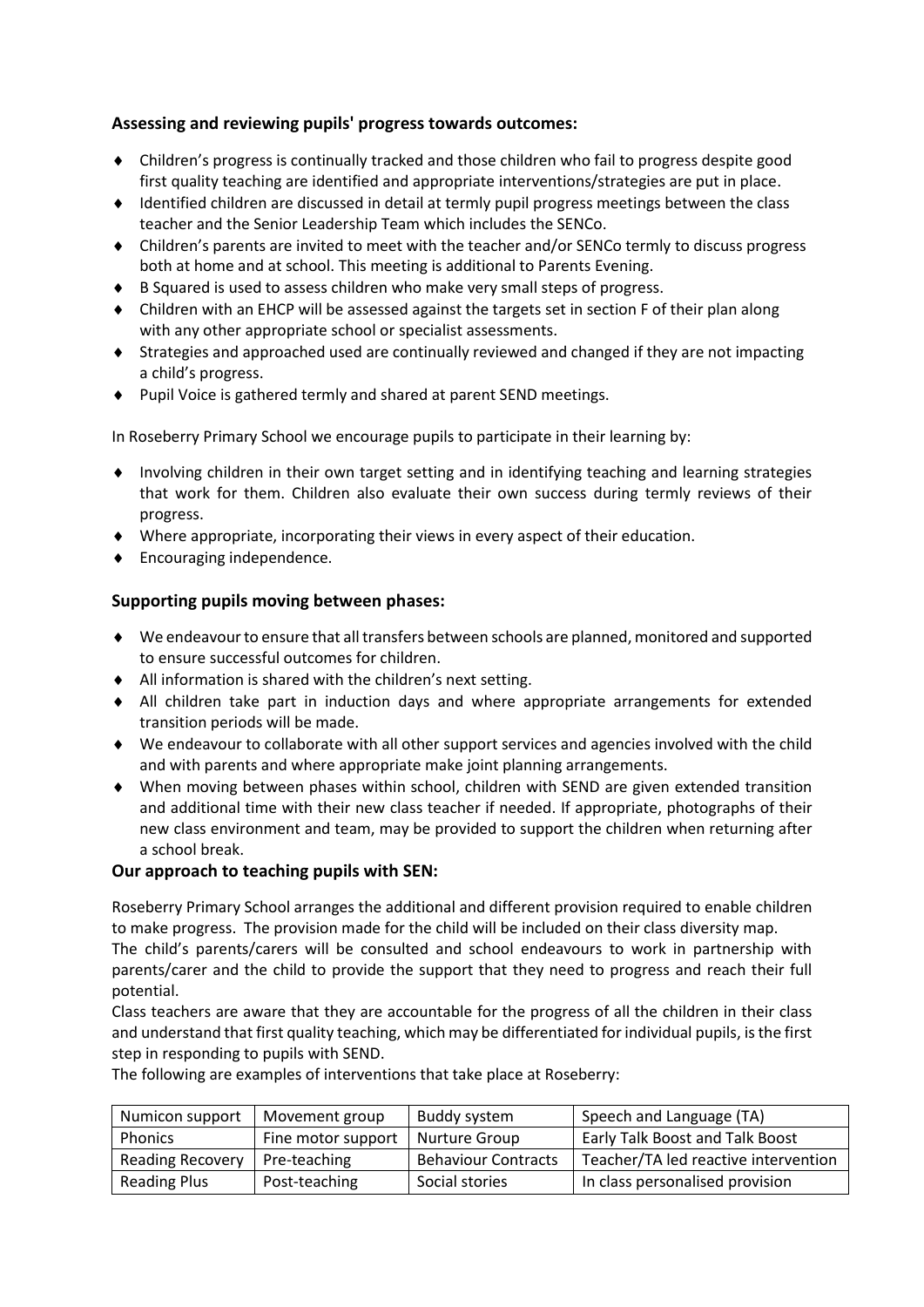# **Adaptations to the curriculum and learning environment:**

The class teacher and teaching assistant make appropriate arrangements for differentiating the curriculum, tailoring teaching and providing additional support for children. This may include: 1:1 or small group work, pre-teaching, adapted resources, giving longer processing times and using recommended aids such as coloured overlays, visual timetables and enlarged fonts. Individual curriculums are created to meet the needs of children when necessary. Adjustments to the physical learning environment are made where possible. Clear targets are set and the child's progress is continually reviewed by the teacher, TA and the SLT, which includes the SENCo.

# **Additional support for learning:**

If the child continues to make very little or no progress, the class teacher in conjunction with the SENCO, will assess the child's difficulties using a range of assessments. Alternative strategies, learning programmes, modifications to the curriculum and/or extra support for the child, individually or in small groups may be introduced. Support and advice from outside agencies such as The Educational Psychology Service, Speech and language Team, Behaviour Support Team and Health Services will be sought as appropriate.

Specialist group: for those children who need further support they may join a small group that is run by a teacher for parts of the day integrating back into their own class for the remainder. Close liaison between the group teacher and the class teacher ensures transitions are successful.

# **Expertise and training of staff:**

- The SENCo has 14 years' experience and is also our non-teaching Deputy Head. We are currently moving forward by transitioning from having one SENCo to having a SEND team of three. This is to enable us to provide the best possible school experience for our SEND children.
- The SEND Team, Teachers and TAs attend SEND courses which are of interest and have a particular bearing on children they are supporting.
- We have a team of 14 teaching assistants, a HLTA and an additional teacher in each phase SEND children individually and in groups work with teachers and TAs.
- Staff are given regular opportunities for INSET to develop their confidence and skills in working with SEND children. Staff meetings are held to ensure that staff are fully aware of any changes taking place within SEND. Governors will be informed of school based training and are invited to attend. Staff will be involved in developing practices which promote Whole School approaches to SEND.
- This year (Autumn Term) there has been training on: B Squared, SMART target setting, recording SEND parent meetings and My Plan (stages of emotional crisis).
- NQTs will access specific training through LA induction programmes and support from their mentor.
- Expertise is added to INSET from the Educational Psychology Service (training 2019-20 included: transferring learning to the long term memory and quality first teaching for SEND children. Information from the termly SENCo briefings is disseminated to staff via the SEND team during staff meetings.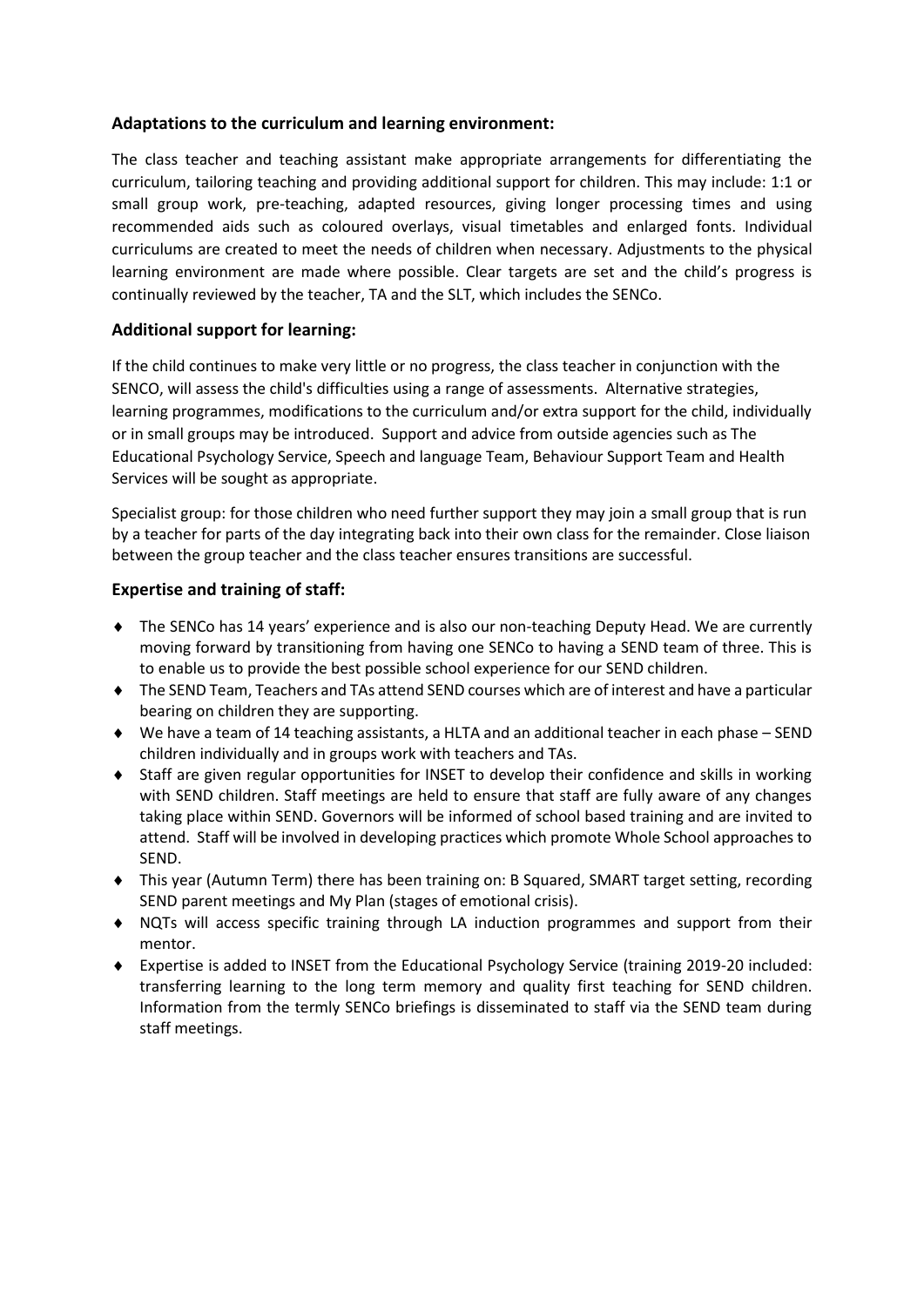# **Securing equipment and facilities:**

- Specific funds are allocated to pupils with SEND.
- Class diversity maps detail Roseberry Primary School's allocation of resources to individual pupils.

The governors always use all of the SEND budget share and additional funds accessed from the school budget. The Deputy Head Teacher/SENCO (Miss McCabe) in consultation with the Head Teacher is responsible for the use of these resources and the deployment of the designated support staff.

Actions to meet pupil's Special Educational Needs aim to promote independent learning and tend to fall within 5 broad strands:

- ◆ Assessment, planning and review.
- Grouping for teaching purposes.
- Additional human resources.
- Adjusted or individual curriculum and teaching methods.
- $\bullet$  Increased liaison with parents and carers.

This may include development of practice through training, planning, review and liaison time, improved staff- child ratio, providing a specialist learning group teacher and the use of alternative resources.

#### **Evaluating the effectiveness of SEN provision:**

The success of the school's SEND Policy and Provision is evaluated through:

- Monitoring of classroom practice by the SLT, which includes the SENCo, and subject leaders
- Monitoring of interventions
- Monitoring of planning to identify SEND provision
- Monitoring of books to identify the progress of SEND children
- Analysis of pupil tracking data, test results and B Squared data
	- For individual pupils
	- For cohorts
	- For specific groups
- Comparison of school SEND data with LA and national data.
- Monitoring of procedures and practice by SEND Governor
- ◆ School self-evaluation, using a variety of approaches.
- Meeting targets set in The School Improvement Plan.
- $\blacklozenge$  Pupil and parent questionnaires.
- Annual Reviews for pupils with EHCPs

# **Enabling pupils with SEN to engage in activities available to those in the school who do not have SEN:**

Pupils with special educational needs will have access to a balanced and broadly based National Curriculum, with the opportunity to join in all the activities of the school.

Different teaching strategies and resources are used depending upon the nature of the child's needs.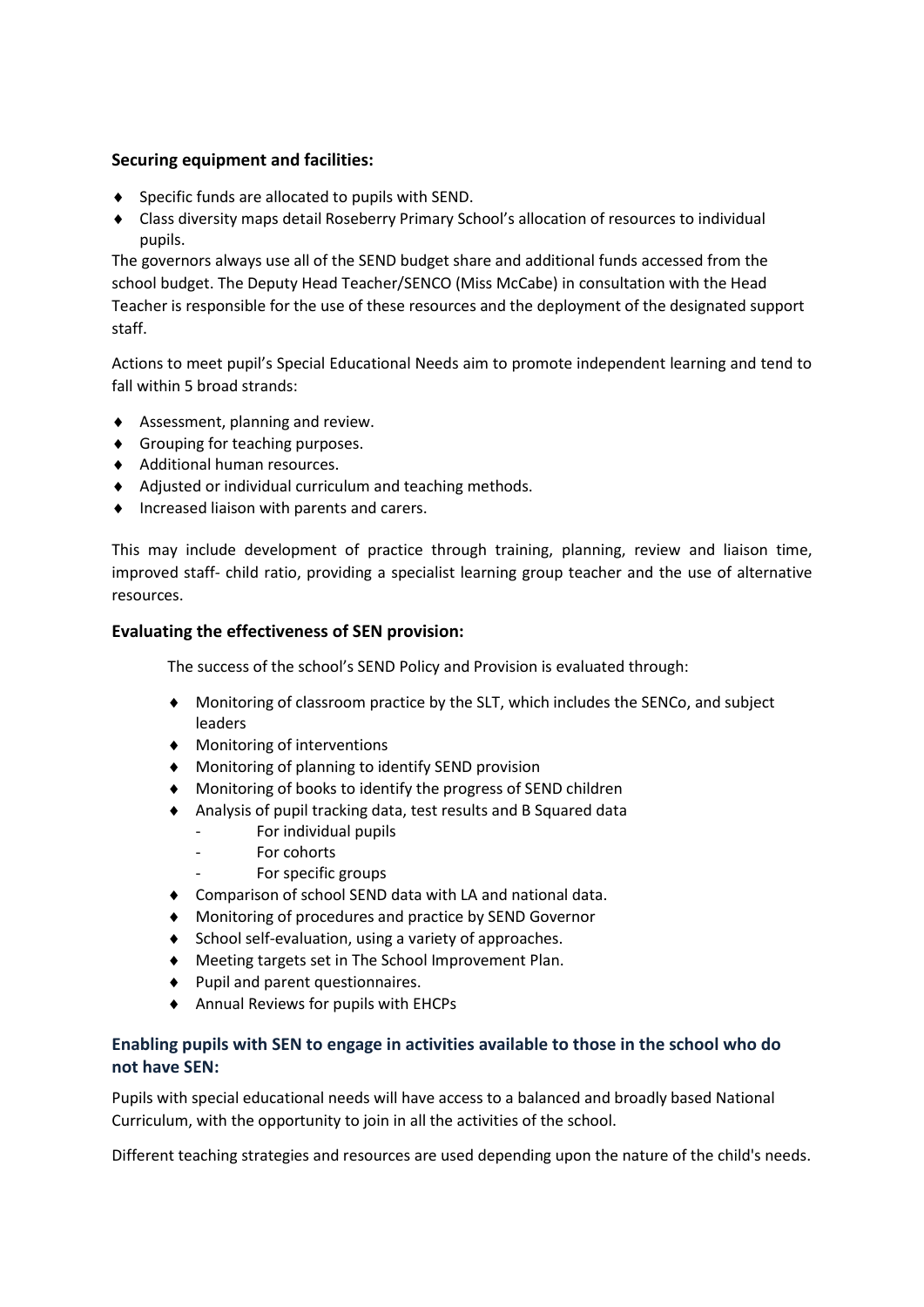Roseberry Primary School strives to be an inclusive school, engendering a sense of community and belonging through its:

- $\bullet$  Inclusive ethos
- ◆ Broad and balanced curriculum for all pupils
- Systems for early identification of barriers to learning and participation
- All pupils are encouraged to go on our residential to Dukes House Wood no pupil is excluded because of their SEND.
- All pupil take part in sports day, performances and assemblies for parents no pupil is excluded because of their SEND.

# **Support for improving emotional and social development:**

Roseberry provides support for pupils to improve their emotional and social development in the following ways:

- We are using the Relationships and Health Education Frameworks which have been carefully adapted to meet the needs of our pupils
- There are two mental health breaks per day, in addition to playtime, which focus on objectives from the framework which includes, friendship and mental health.
- Each class has a 'worry box', 'mood cloud' or equivalent, which offer the opportunity for children to ask for 1:1 time with their teacher
- Circle time also covers objectives from the framework
- The school counsellor is available to work with children, parents and staff who are struggling
- All pupils are encouraged to be part of the ECO, Rights Respecting or Sports Leaders no pupil is excluded because of their SEND.
- Roseberry Primary has a zero tolerance approach to bullying.

# **Working with other agencies:**

Roseberry Primary School has purchased time from the Educational Psychology Service, the Speech and Language Service and the School Counselling Service. This allows children, their families, individual teachers and school to regularly access support from these services

The school has arrangements for securing access to other external support services for pupils with special educational needs. This may include liaison with special schools, the ASD team, CAMHS, the Health Service and other specialist provisions. There is regular liaison and exchange of information between the SENCo and these services throughout the school year.

Roseberry also works closely with Social Care, Operation Encompass and the Virtual School (CIOC) to support children and their families.

# **Complaints about SEN provision:**

Any complaints regarding the SEND Information Report or the provision made for children with special educational needs should be addressed in the first instance to the class teacher. If parents need further advice they are welcome to arrange a meeting with the SENCo. If they feel their child's needs are still not being met they should make an appointment to see the Head Teacher. If however, parents are still concerned they may contact the governor responsible for SEND and/or the Chair of Governors.

Mrs Elizabeth Hope, the Chair of Governors, can be contacted in writing at:

Roseberry Primary School, Marsh House Avenue, Billingham TS23 2HJ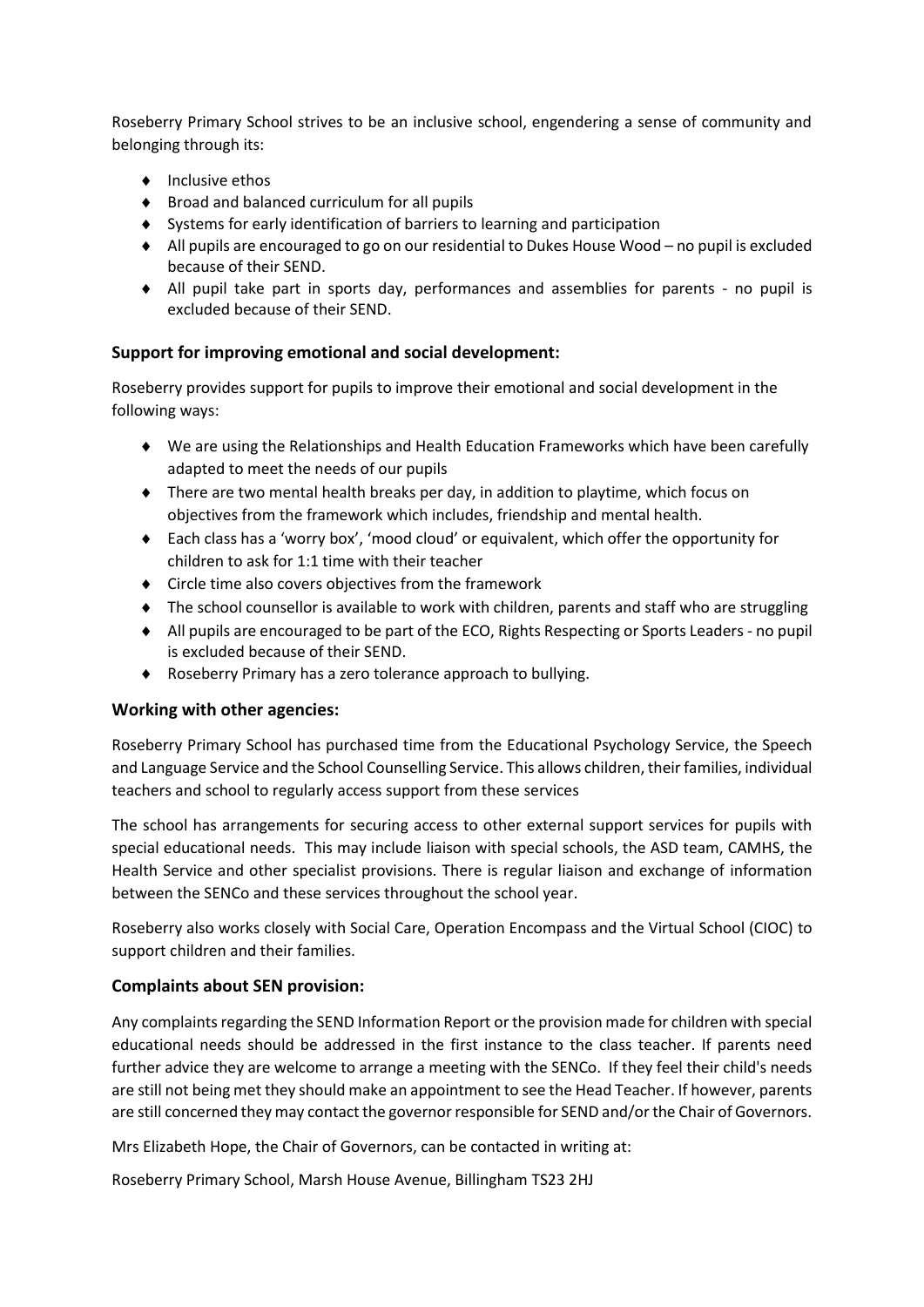# **Contact details of support services for parents of pupils with SEN:**

#### **Special Educational Needs and Disability Information, Advice and Support Service**

Stockton Special Educational Needs and Disability Information, Advice and Support Service (SEND IASS) (formerly Parent Partnership Service) is a free, impartial and confidential service.

We provide advice, information and support on all matters relating to special educational needs and disabilities (SEND) to:

- Parents/carers of children and young people with SEN or a disability
- Young people up to the age of 25 with SEN or a disability

Your child/young person does not need to have an Education Health and Care Assessment or Plan to access the service.

**[Visit the Stockton Information Directory for further information regarding the service](http://search3.openobjects.com/kb5/stockton/directory/service.page?id=yVe4piZWHug)**

#### **Contact the Special Educational Needs and Disability Information, Advice and Support Service**

**Contact:** SEND Information, Advice and Support Officer

**Telephone:** 01642 527158

**Email: [SENDIASS@stockton.gov.uk](mailto:parent.partnership@stockton.gov.uk)**

For further information, please see the **[Children and Young People with Special Educational Needs](https://www.stockton.gov.uk/our-people/children-with-special-educational-needs-sen/)  [page](https://www.stockton.gov.uk/our-people/children-with-special-educational-needs-sen/)** and **[Stockton's Local Offer website.](http://www.stockton.gov.uk/localoffer)**

# **Contact the SEN and Engagement Service**

**Address:** SEN and Engagement Service, Stockton Borough Council, 4th Floor, Queensway House, West Precinct, Billingham, TS23 2YQ

**Telephone:** 01642 527145

**Email: [sensection@stockton.gov.uk](mailto:sensection@stockton.gov.uk)**

# **Contact details for raising concerns:**

Cathryn McCabe (SENCo)

Roseberry Primary School, Marsh House Avenue, Billingham TS23 2HJ

Telephone: 01642 360 520

# **The local authority local offer:**

Roseberry Primary School's 'School Offer' contributes to Stockton's Local Offer and can be found: